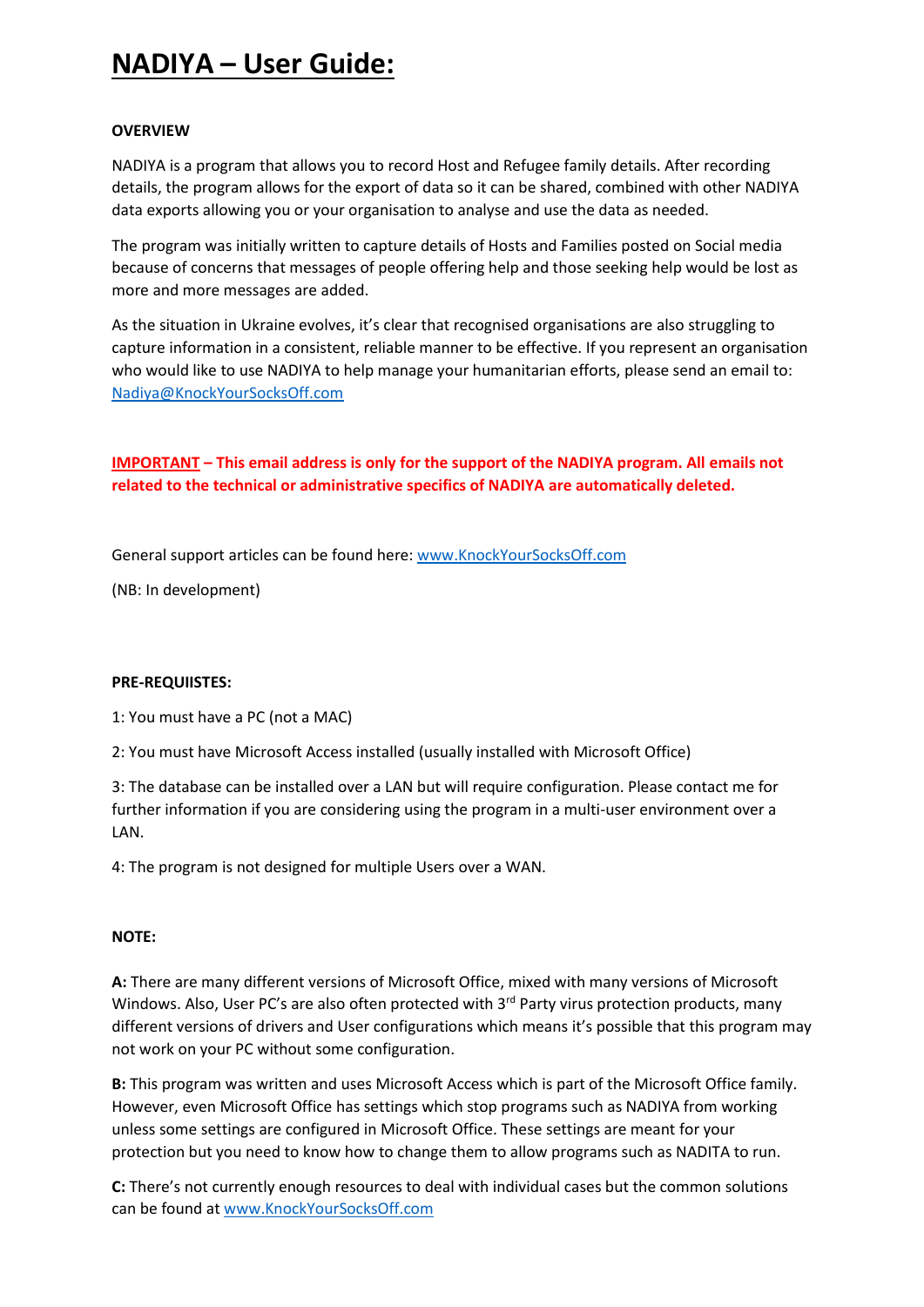### **SETUP:**

1: Create the following folder structure:

C:\TEMP\UKRDB\

2: Save the file NADYA.zip to your PC. Unzip it and place the files in the above folder. You should now have 2 files:

C:\TEMP\UKRDB\UKRBE.accdb

C:\TEMP\UKRDB\UKRFE.accdb

#### **STARTING THE DATABASE:**

1: Double click the following file:

C:\TEMP\UKRDB\UKR**FE**.accdb

### **IMPORTANT:**

In a perfect world, only one family would be registered in NADIYA. However, there are situations where this won't happen. For example:

On Day 1, a mother and her family are registered in NADIYA by a User. On Day 2, a different person of the same family calls and asks for their family to be registered in NADYIA. It's also possible these family members have registered with other organisations who are using NADIYA.

What's the solution?

The NADIYA User should try searching for the family before entering a new record.

Worst case scenario is that you have the same family in NADIYA twice. As Users work through the records it should soon become apparent that a family has two entries. Once all details have been combined into a single entry, the duplicate record can be removed.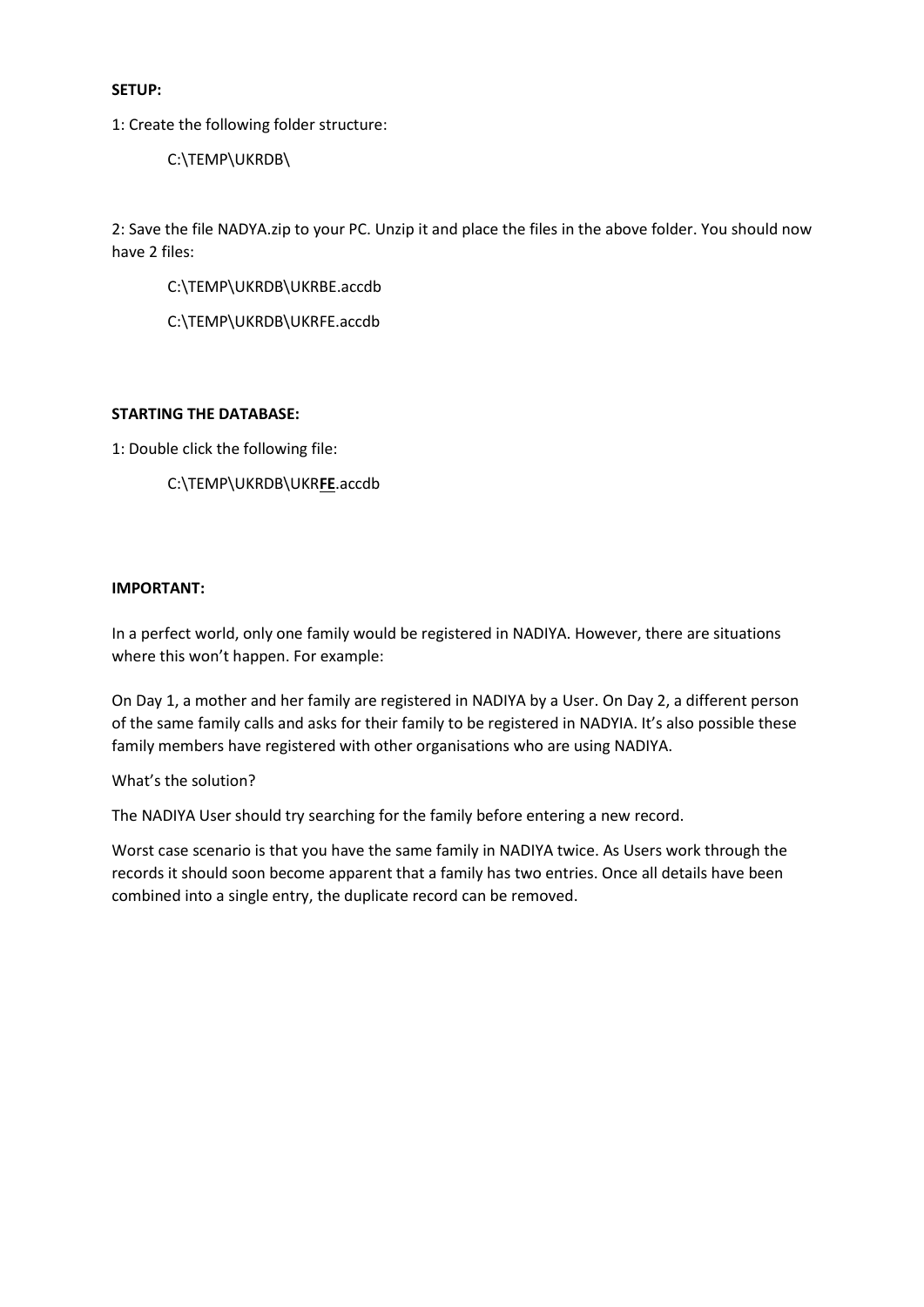# **USING THE DATABASE:**

1: From the main screen, start by clicking the *Host* tab and then the *Browse* button. (Note: A selection of dummy records are pre-loaded as an example). You now have multiple ways to filter and find the records you need.

2: You can filter and search for records in 3 ways:



3: When you have found the record you want to use, select it and press the '*Load selected record*' button:

| Load selected record                                                                                              | Cancel |
|-------------------------------------------------------------------------------------------------------------------|--------|
| the state of the company's state of the state of the state of the state of the state of the state of the state of |        |

4: After the record loads you can look at the fields, change the values, add a new record etc as you would with any program.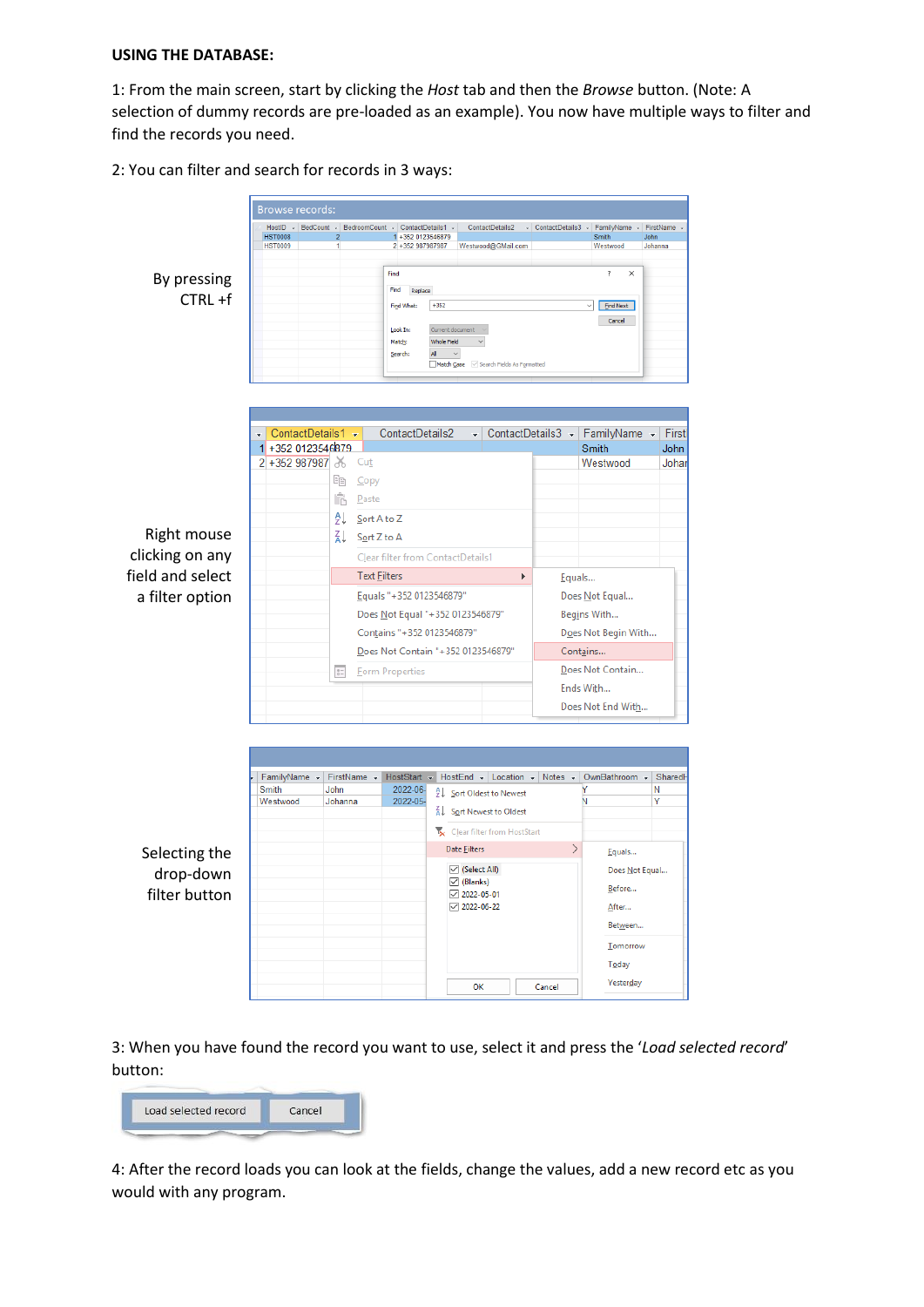# **SCREENSHOTS:**

# 5: The hosts form:

| $\overline{\mathbf{A}}$<br>- NADIYA |                                                                                                  | $\Box$<br>×                                                                              |
|-------------------------------------|--------------------------------------------------------------------------------------------------|------------------------------------------------------------------------------------------|
| <b>NADIYA</b>                       | <b>HOSTS</b><br><b>FAMILIES</b><br><b>DRIVERS</b>                                                |                                                                                          |
|                                     | Save<br><b>Browse</b><br><b>New</b>                                                              | Delete                                                                                   |
| Export                              | HOST ID: HST0009                                                                                 | Rec:<br>2022-03-16 12:41:01<br>Mod:<br>2022-03-21 11:56:56                               |
|                                     | Family Name: Westwood                                                                            | Shared house: Yes<br>$\checkmark$                                                        |
| About                               | First Name: Johanna                                                                              | Own bathroom: No<br>$\checkmark$                                                         |
|                                     |                                                                                                  | Beds available: 1                                                                        |
| Close                               | Phone/Email 01: 564654564                                                                        | Bedrooms available: 2                                                                    |
|                                     | Phone/Email 02:                                                                                  | Host disabled person: Yes<br>$\checkmark$<br>Host with medical needs: No<br>$\checkmark$ |
|                                     | Phone/Email 03:                                                                                  | <b>Accomodation mobility friendly: Yes</b><br>$\ddot{\phantom{0}}$                       |
|                                     |                                                                                                  |                                                                                          |
|                                     |                                                                                                  | <b>Pets</b><br><b>Hosts</b><br><b>Guests</b><br>Languages                                |
|                                     | Tenancy: Owner<br>$\check{~}$                                                                    | Hosts languages:<br>Fluency:<br>Delete:                                                  |
|                                     | Location: Bettendorf<br>$\checkmark$                                                             | $\vee$ High<br>English<br>$\overline{\mathbf{v}}$<br>                                    |
|                                     |                                                                                                  | Catalan<br>$\vee$ Medium<br>$\check{ }$<br><br>$\checkmark$<br>$\checkmark$<br>          |
|                                     | Hosting Start: 2022-Mar-16<br><br>緑<br>Hosting End: 2022-Mar-23<br>                              |                                                                                          |
|                                     | Social media link: https://www.facebook.com/groups/warrefugeesukrainelux/posts/665783441299170/? | $ctt$ $[0]=$<br>                                                                         |
|                                     | Workflow:<br>Notes:                                                                              |                                                                                          |
| Ver: 01.00.00                       | Priority:<br>High<br>$\checkmark$<br>Pending<br>Status:<br>$\checkmark$                          |                                                                                          |
|                                     |                                                                                                  |                                                                                          |

#### 6: The families form:

| - NADIYA<br>$\mathbf{A}$ | $\Box$                                                                                                                                                                                                                                                                                                                                                     | X |
|--------------------------|------------------------------------------------------------------------------------------------------------------------------------------------------------------------------------------------------------------------------------------------------------------------------------------------------------------------------------------------------------|---|
| <b>NADIYA</b>            | <b>FAMILIES</b><br><b>HOSTS</b><br><b>DRIVERS</b>                                                                                                                                                                                                                                                                                                          |   |
|                          | Delete<br>Save<br><b>Browse</b><br><b>New</b>                                                                                                                                                                                                                                                                                                              |   |
| Export                   | Family Name: Jones<br>Family ID: FAM0024<br>2022-03-16 12:53:25<br>Rec:<br>First Name: Mary<br>Hosts with: HST0009<br>Mod:<br>2022-03-21 11:33:37                                                                                                                                                                                                          |   |
| About                    | Phone/Email 01: 564564654<br>Languages<br><b>Pets</b><br>Family                                                                                                                                                                                                                                                                                            |   |
| Close                    | Phone/Email 02:<br><b>Family Members:</b><br>Count: Delete:<br>Phone/Email 03:<br>Mother<br>$\checkmark$<br>1<br>                                                                                                                                                                                                                                          |   |
|                          | $\checkmark$<br>Child<br>$\overline{2}$<br><br>Current location: WARSWAW<br>$\ddot{\phantom{0}}$<br>                                                                                                                                                                                                                                                       |   |
|                          | <b>Destination:</b><br>Luxembourg<br>$\checkmark$<br>$\vee$<br><b>Total persons:</b><br>3<br>Help required: Hosting & Transportation                                                                                                                                                                                                                       |   |
|                          | Disabilities? No<br>Medical support? Yes<br>Struggles with breathing. Requires inhaler medication<br>$\checkmark$<br>Mobility issues? Yes<br>Stair climbing is difficult<br>$\checkmark$<br>Social media link: https://www.facebook.com/groups/warrefugeesukrainelux/posts/665154444695403/? cft [0]<br>                                                   |   |
|                          | Workflow:<br>Notes:<br>Lorem Ipsum is simply dummy text of the printing and typesetting industry. Lorem Ipsum<br>has been the industry's standard dummy text ever since the 1500s, when an unknown<br>$\backsim$<br>Priority:<br>High<br>printer took a galley of type and scrambled it to make a type specimen book.<br>$\backsim$<br>Status:<br>Actioned |   |
| Ver: 01.00.00            |                                                                                                                                                                                                                                                                                                                                                            |   |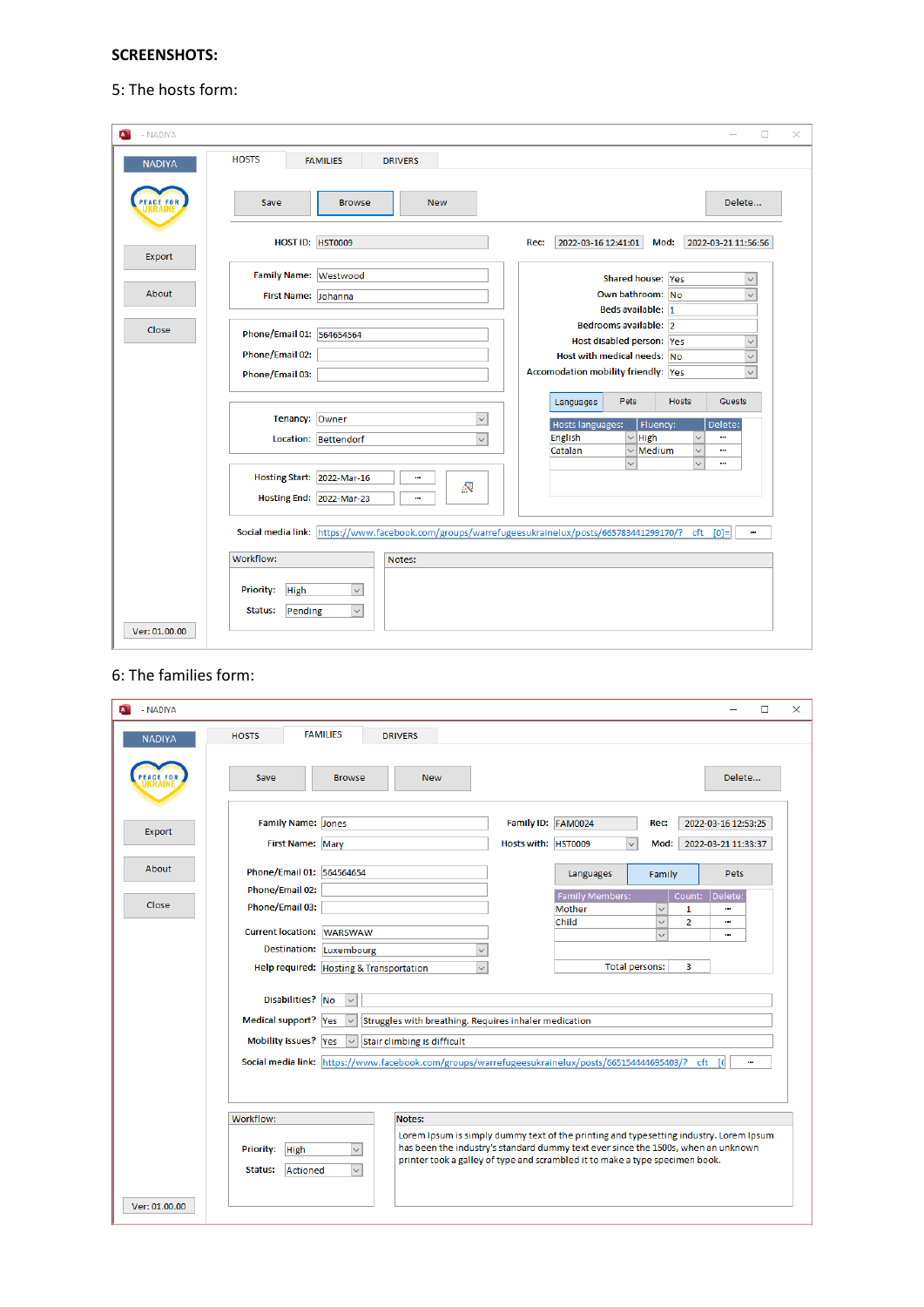7: Aside from the details on the main form, the database allows you to add multiple records for languages, pets, host and family details:

| <b>Hosts</b><br>Guests<br><b>Pets</b><br>Languages<br>The language tab allows you to select<br>Fluency:<br>Hosts languages:<br>Delete:<br>languages and fluency. This information<br>Luxembourgish<br>$\vee$ High<br><br>$\checkmark$<br>French<br>$\scriptstyle\mathtt{\sim}$ Medium<br><br>is useful when trying to match a host<br>Ukrainian<br>Low<br><br>and a family so communication is easier<br><br><b>Host Tab:</b><br>Languages<br><b>Hosts</b><br>Guests<br><b>Pets</b><br>Hosts animals:<br>OK for us Delete:<br>Have<br>Have: This is a list of host's pets<br>Dogs<br>$\checkmark$<br>1<br>1<br><br>Cats<br>3<br>0<br>$\checkmark$<br><br>Ok for us: When on the Host form, in<br><b>Spiders</b><br>0<br>0<br>$\checkmark$<br><br>this example the host is indicating what<br>$\checkmark$<br><br>pets they can accommodate<br><b>Family Tab:</b><br>Have: This is a list of the pets the family<br>Family<br>Languages<br>has brought with them<br>Pets<br>OK for us Delete:<br>Family animals:<br>Have<br>OK for us: In this example, an entry for a<br>1<br>1<br>Dogs<br>cat exists but the value in this field is '0'.<br>0<br>0<br>Cats<br>$\checkmark$<br><br>This tells us that the family cannot live<br><br>in house where a cat is present, maybe<br>because a person in the family has an<br>allergic reaction or a fear of certain<br>animals<br>Languages<br><b>Pets</b><br>Guests<br>Hosts<br><b>Host Family Members:</b><br>Delete:<br>Count:<br>This section details the members of the<br>Father<br>1<br><br>Mother<br>1<br>host family<br><br>Child<br>2<br><br><br><b>Total persons:</b><br>4<br>Languages<br><b>Pets</b><br>Hosts<br>Guests<br>Count:<br>Delete:<br>Host can accomodate:<br>The host can also specify the makeup of<br>∸<br>Teenager<br>$\checkmark$<br>1<br><br>the families that can be accommodated.<br>Mother<br>1<br>$\checkmark$<br><br>In this example, the host can<br>✓<br><br>accommodate 1 teenager and 1 mother<br><b>Total persons:</b><br>$\overline{2}$<br>▼ |  |  |  |  |
|--------------------------------------------------------------------------------------------------------------------------------------------------------------------------------------------------------------------------------------------------------------------------------------------------------------------------------------------------------------------------------------------------------------------------------------------------------------------------------------------------------------------------------------------------------------------------------------------------------------------------------------------------------------------------------------------------------------------------------------------------------------------------------------------------------------------------------------------------------------------------------------------------------------------------------------------------------------------------------------------------------------------------------------------------------------------------------------------------------------------------------------------------------------------------------------------------------------------------------------------------------------------------------------------------------------------------------------------------------------------------------------------------------------------------------------------------------------------------------------------------------------------------------------------------------------------------------------------------------------------------------------------------------------------------------------------------------------------------------------------------------------------------------------------------------------------------------------------------------------------------------------------------------------------------------------------------------------------------------------------------------------------------------|--|--|--|--|
|                                                                                                                                                                                                                                                                                                                                                                                                                                                                                                                                                                                                                                                                                                                                                                                                                                                                                                                                                                                                                                                                                                                                                                                                                                                                                                                                                                                                                                                                                                                                                                                                                                                                                                                                                                                                                                                                                                                                                                                                                                |  |  |  |  |
|                                                                                                                                                                                                                                                                                                                                                                                                                                                                                                                                                                                                                                                                                                                                                                                                                                                                                                                                                                                                                                                                                                                                                                                                                                                                                                                                                                                                                                                                                                                                                                                                                                                                                                                                                                                                                                                                                                                                                                                                                                |  |  |  |  |
|                                                                                                                                                                                                                                                                                                                                                                                                                                                                                                                                                                                                                                                                                                                                                                                                                                                                                                                                                                                                                                                                                                                                                                                                                                                                                                                                                                                                                                                                                                                                                                                                                                                                                                                                                                                                                                                                                                                                                                                                                                |  |  |  |  |
|                                                                                                                                                                                                                                                                                                                                                                                                                                                                                                                                                                                                                                                                                                                                                                                                                                                                                                                                                                                                                                                                                                                                                                                                                                                                                                                                                                                                                                                                                                                                                                                                                                                                                                                                                                                                                                                                                                                                                                                                                                |  |  |  |  |
|                                                                                                                                                                                                                                                                                                                                                                                                                                                                                                                                                                                                                                                                                                                                                                                                                                                                                                                                                                                                                                                                                                                                                                                                                                                                                                                                                                                                                                                                                                                                                                                                                                                                                                                                                                                                                                                                                                                                                                                                                                |  |  |  |  |
|                                                                                                                                                                                                                                                                                                                                                                                                                                                                                                                                                                                                                                                                                                                                                                                                                                                                                                                                                                                                                                                                                                                                                                                                                                                                                                                                                                                                                                                                                                                                                                                                                                                                                                                                                                                                                                                                                                                                                                                                                                |  |  |  |  |
|                                                                                                                                                                                                                                                                                                                                                                                                                                                                                                                                                                                                                                                                                                                                                                                                                                                                                                                                                                                                                                                                                                                                                                                                                                                                                                                                                                                                                                                                                                                                                                                                                                                                                                                                                                                                                                                                                                                                                                                                                                |  |  |  |  |
|                                                                                                                                                                                                                                                                                                                                                                                                                                                                                                                                                                                                                                                                                                                                                                                                                                                                                                                                                                                                                                                                                                                                                                                                                                                                                                                                                                                                                                                                                                                                                                                                                                                                                                                                                                                                                                                                                                                                                                                                                                |  |  |  |  |
|                                                                                                                                                                                                                                                                                                                                                                                                                                                                                                                                                                                                                                                                                                                                                                                                                                                                                                                                                                                                                                                                                                                                                                                                                                                                                                                                                                                                                                                                                                                                                                                                                                                                                                                                                                                                                                                                                                                                                                                                                                |  |  |  |  |
|                                                                                                                                                                                                                                                                                                                                                                                                                                                                                                                                                                                                                                                                                                                                                                                                                                                                                                                                                                                                                                                                                                                                                                                                                                                                                                                                                                                                                                                                                                                                                                                                                                                                                                                                                                                                                                                                                                                                                                                                                                |  |  |  |  |
|                                                                                                                                                                                                                                                                                                                                                                                                                                                                                                                                                                                                                                                                                                                                                                                                                                                                                                                                                                                                                                                                                                                                                                                                                                                                                                                                                                                                                                                                                                                                                                                                                                                                                                                                                                                                                                                                                                                                                                                                                                |  |  |  |  |
|                                                                                                                                                                                                                                                                                                                                                                                                                                                                                                                                                                                                                                                                                                                                                                                                                                                                                                                                                                                                                                                                                                                                                                                                                                                                                                                                                                                                                                                                                                                                                                                                                                                                                                                                                                                                                                                                                                                                                                                                                                |  |  |  |  |
|                                                                                                                                                                                                                                                                                                                                                                                                                                                                                                                                                                                                                                                                                                                                                                                                                                                                                                                                                                                                                                                                                                                                                                                                                                                                                                                                                                                                                                                                                                                                                                                                                                                                                                                                                                                                                                                                                                                                                                                                                                |  |  |  |  |
|                                                                                                                                                                                                                                                                                                                                                                                                                                                                                                                                                                                                                                                                                                                                                                                                                                                                                                                                                                                                                                                                                                                                                                                                                                                                                                                                                                                                                                                                                                                                                                                                                                                                                                                                                                                                                                                                                                                                                                                                                                |  |  |  |  |
|                                                                                                                                                                                                                                                                                                                                                                                                                                                                                                                                                                                                                                                                                                                                                                                                                                                                                                                                                                                                                                                                                                                                                                                                                                                                                                                                                                                                                                                                                                                                                                                                                                                                                                                                                                                                                                                                                                                                                                                                                                |  |  |  |  |
|                                                                                                                                                                                                                                                                                                                                                                                                                                                                                                                                                                                                                                                                                                                                                                                                                                                                                                                                                                                                                                                                                                                                                                                                                                                                                                                                                                                                                                                                                                                                                                                                                                                                                                                                                                                                                                                                                                                                                                                                                                |  |  |  |  |
|                                                                                                                                                                                                                                                                                                                                                                                                                                                                                                                                                                                                                                                                                                                                                                                                                                                                                                                                                                                                                                                                                                                                                                                                                                                                                                                                                                                                                                                                                                                                                                                                                                                                                                                                                                                                                                                                                                                                                                                                                                |  |  |  |  |
|                                                                                                                                                                                                                                                                                                                                                                                                                                                                                                                                                                                                                                                                                                                                                                                                                                                                                                                                                                                                                                                                                                                                                                                                                                                                                                                                                                                                                                                                                                                                                                                                                                                                                                                                                                                                                                                                                                                                                                                                                                |  |  |  |  |
|                                                                                                                                                                                                                                                                                                                                                                                                                                                                                                                                                                                                                                                                                                                                                                                                                                                                                                                                                                                                                                                                                                                                                                                                                                                                                                                                                                                                                                                                                                                                                                                                                                                                                                                                                                                                                                                                                                                                                                                                                                |  |  |  |  |
|                                                                                                                                                                                                                                                                                                                                                                                                                                                                                                                                                                                                                                                                                                                                                                                                                                                                                                                                                                                                                                                                                                                                                                                                                                                                                                                                                                                                                                                                                                                                                                                                                                                                                                                                                                                                                                                                                                                                                                                                                                |  |  |  |  |
|                                                                                                                                                                                                                                                                                                                                                                                                                                                                                                                                                                                                                                                                                                                                                                                                                                                                                                                                                                                                                                                                                                                                                                                                                                                                                                                                                                                                                                                                                                                                                                                                                                                                                                                                                                                                                                                                                                                                                                                                                                |  |  |  |  |
|                                                                                                                                                                                                                                                                                                                                                                                                                                                                                                                                                                                                                                                                                                                                                                                                                                                                                                                                                                                                                                                                                                                                                                                                                                                                                                                                                                                                                                                                                                                                                                                                                                                                                                                                                                                                                                                                                                                                                                                                                                |  |  |  |  |
|                                                                                                                                                                                                                                                                                                                                                                                                                                                                                                                                                                                                                                                                                                                                                                                                                                                                                                                                                                                                                                                                                                                                                                                                                                                                                                                                                                                                                                                                                                                                                                                                                                                                                                                                                                                                                                                                                                                                                                                                                                |  |  |  |  |
|                                                                                                                                                                                                                                                                                                                                                                                                                                                                                                                                                                                                                                                                                                                                                                                                                                                                                                                                                                                                                                                                                                                                                                                                                                                                                                                                                                                                                                                                                                                                                                                                                                                                                                                                                                                                                                                                                                                                                                                                                                |  |  |  |  |
|                                                                                                                                                                                                                                                                                                                                                                                                                                                                                                                                                                                                                                                                                                                                                                                                                                                                                                                                                                                                                                                                                                                                                                                                                                                                                                                                                                                                                                                                                                                                                                                                                                                                                                                                                                                                                                                                                                                                                                                                                                |  |  |  |  |
|                                                                                                                                                                                                                                                                                                                                                                                                                                                                                                                                                                                                                                                                                                                                                                                                                                                                                                                                                                                                                                                                                                                                                                                                                                                                                                                                                                                                                                                                                                                                                                                                                                                                                                                                                                                                                                                                                                                                                                                                                                |  |  |  |  |
|                                                                                                                                                                                                                                                                                                                                                                                                                                                                                                                                                                                                                                                                                                                                                                                                                                                                                                                                                                                                                                                                                                                                                                                                                                                                                                                                                                                                                                                                                                                                                                                                                                                                                                                                                                                                                                                                                                                                                                                                                                |  |  |  |  |
|                                                                                                                                                                                                                                                                                                                                                                                                                                                                                                                                                                                                                                                                                                                                                                                                                                                                                                                                                                                                                                                                                                                                                                                                                                                                                                                                                                                                                                                                                                                                                                                                                                                                                                                                                                                                                                                                                                                                                                                                                                |  |  |  |  |
|                                                                                                                                                                                                                                                                                                                                                                                                                                                                                                                                                                                                                                                                                                                                                                                                                                                                                                                                                                                                                                                                                                                                                                                                                                                                                                                                                                                                                                                                                                                                                                                                                                                                                                                                                                                                                                                                                                                                                                                                                                |  |  |  |  |
|                                                                                                                                                                                                                                                                                                                                                                                                                                                                                                                                                                                                                                                                                                                                                                                                                                                                                                                                                                                                                                                                                                                                                                                                                                                                                                                                                                                                                                                                                                                                                                                                                                                                                                                                                                                                                                                                                                                                                                                                                                |  |  |  |  |
|                                                                                                                                                                                                                                                                                                                                                                                                                                                                                                                                                                                                                                                                                                                                                                                                                                                                                                                                                                                                                                                                                                                                                                                                                                                                                                                                                                                                                                                                                                                                                                                                                                                                                                                                                                                                                                                                                                                                                                                                                                |  |  |  |  |
|                                                                                                                                                                                                                                                                                                                                                                                                                                                                                                                                                                                                                                                                                                                                                                                                                                                                                                                                                                                                                                                                                                                                                                                                                                                                                                                                                                                                                                                                                                                                                                                                                                                                                                                                                                                                                                                                                                                                                                                                                                |  |  |  |  |
|                                                                                                                                                                                                                                                                                                                                                                                                                                                                                                                                                                                                                                                                                                                                                                                                                                                                                                                                                                                                                                                                                                                                                                                                                                                                                                                                                                                                                                                                                                                                                                                                                                                                                                                                                                                                                                                                                                                                                                                                                                |  |  |  |  |
|                                                                                                                                                                                                                                                                                                                                                                                                                                                                                                                                                                                                                                                                                                                                                                                                                                                                                                                                                                                                                                                                                                                                                                                                                                                                                                                                                                                                                                                                                                                                                                                                                                                                                                                                                                                                                                                                                                                                                                                                                                |  |  |  |  |
|                                                                                                                                                                                                                                                                                                                                                                                                                                                                                                                                                                                                                                                                                                                                                                                                                                                                                                                                                                                                                                                                                                                                                                                                                                                                                                                                                                                                                                                                                                                                                                                                                                                                                                                                                                                                                                                                                                                                                                                                                                |  |  |  |  |
|                                                                                                                                                                                                                                                                                                                                                                                                                                                                                                                                                                                                                                                                                                                                                                                                                                                                                                                                                                                                                                                                                                                                                                                                                                                                                                                                                                                                                                                                                                                                                                                                                                                                                                                                                                                                                                                                                                                                                                                                                                |  |  |  |  |
|                                                                                                                                                                                                                                                                                                                                                                                                                                                                                                                                                                                                                                                                                                                                                                                                                                                                                                                                                                                                                                                                                                                                                                                                                                                                                                                                                                                                                                                                                                                                                                                                                                                                                                                                                                                                                                                                                                                                                                                                                                |  |  |  |  |
|                                                                                                                                                                                                                                                                                                                                                                                                                                                                                                                                                                                                                                                                                                                                                                                                                                                                                                                                                                                                                                                                                                                                                                                                                                                                                                                                                                                                                                                                                                                                                                                                                                                                                                                                                                                                                                                                                                                                                                                                                                |  |  |  |  |
|                                                                                                                                                                                                                                                                                                                                                                                                                                                                                                                                                                                                                                                                                                                                                                                                                                                                                                                                                                                                                                                                                                                                                                                                                                                                                                                                                                                                                                                                                                                                                                                                                                                                                                                                                                                                                                                                                                                                                                                                                                |  |  |  |  |
|                                                                                                                                                                                                                                                                                                                                                                                                                                                                                                                                                                                                                                                                                                                                                                                                                                                                                                                                                                                                                                                                                                                                                                                                                                                                                                                                                                                                                                                                                                                                                                                                                                                                                                                                                                                                                                                                                                                                                                                                                                |  |  |  |  |
|                                                                                                                                                                                                                                                                                                                                                                                                                                                                                                                                                                                                                                                                                                                                                                                                                                                                                                                                                                                                                                                                                                                                                                                                                                                                                                                                                                                                                                                                                                                                                                                                                                                                                                                                                                                                                                                                                                                                                                                                                                |  |  |  |  |
|                                                                                                                                                                                                                                                                                                                                                                                                                                                                                                                                                                                                                                                                                                                                                                                                                                                                                                                                                                                                                                                                                                                                                                                                                                                                                                                                                                                                                                                                                                                                                                                                                                                                                                                                                                                                                                                                                                                                                                                                                                |  |  |  |  |
|                                                                                                                                                                                                                                                                                                                                                                                                                                                                                                                                                                                                                                                                                                                                                                                                                                                                                                                                                                                                                                                                                                                                                                                                                                                                                                                                                                                                                                                                                                                                                                                                                                                                                                                                                                                                                                                                                                                                                                                                                                |  |  |  |  |
|                                                                                                                                                                                                                                                                                                                                                                                                                                                                                                                                                                                                                                                                                                                                                                                                                                                                                                                                                                                                                                                                                                                                                                                                                                                                                                                                                                                                                                                                                                                                                                                                                                                                                                                                                                                                                                                                                                                                                                                                                                |  |  |  |  |
|                                                                                                                                                                                                                                                                                                                                                                                                                                                                                                                                                                                                                                                                                                                                                                                                                                                                                                                                                                                                                                                                                                                                                                                                                                                                                                                                                                                                                                                                                                                                                                                                                                                                                                                                                                                                                                                                                                                                                                                                                                |  |  |  |  |
|                                                                                                                                                                                                                                                                                                                                                                                                                                                                                                                                                                                                                                                                                                                                                                                                                                                                                                                                                                                                                                                                                                                                                                                                                                                                                                                                                                                                                                                                                                                                                                                                                                                                                                                                                                                                                                                                                                                                                                                                                                |  |  |  |  |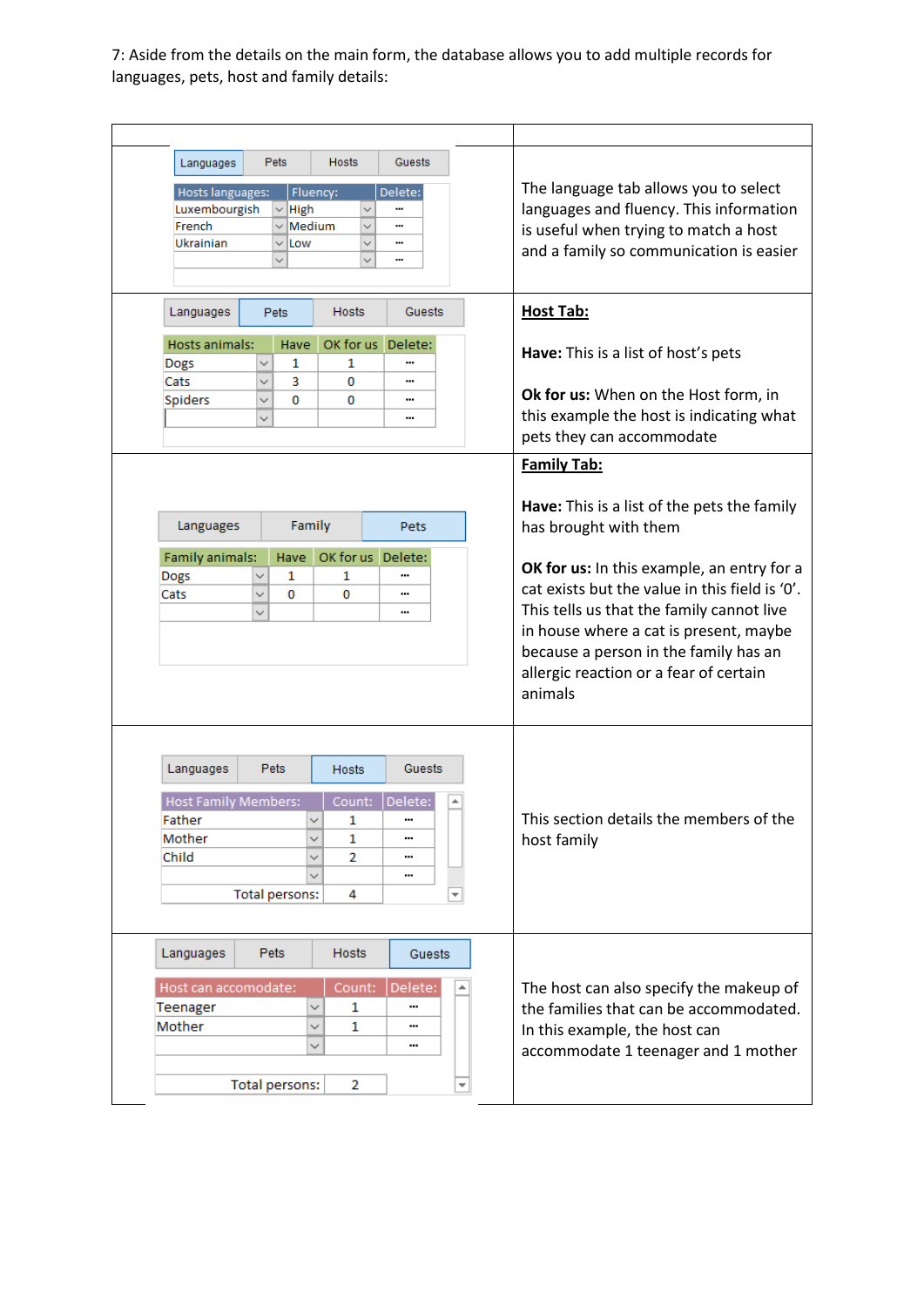#### **ADDING SOCIAL MEDIA COMMENTS:**

You can add a link from Facebook to the database:

1: Right-mouse click the time indicator on the Facebook post:



2: Click the '*Copy link address*' option



3: Use Ctrl +V to paste the link into the 'Social media link' field (1). Click the button (2) to follow the link back to the original source.

|        | Social media link: https://www.facebook.com/groups/warrefugeesukrainelux/posts/665783441299170/? cft [0]= | $\cdots$ |
|--------|-----------------------------------------------------------------------------------------------------------|----------|
|        |                                                                                                           |          |
| Notes: |                                                                                                           |          |

**Note:** Many families are using social media as a major point of contact with other countries and humanitarian organisations. This is a very useful contact point if available to add to the database.

#### **WORKFLOW:**

To assist with workflow, you can assign the following values to records

| Priority: | <b>High</b> |  |
|-----------|-------------|--|
| Status:   | Actioned    |  |

**Priority:** High, Medium, Low

**Status:** Actioned, Pending

You can then browse and filter records with these values to search for cases outstanding and by priority.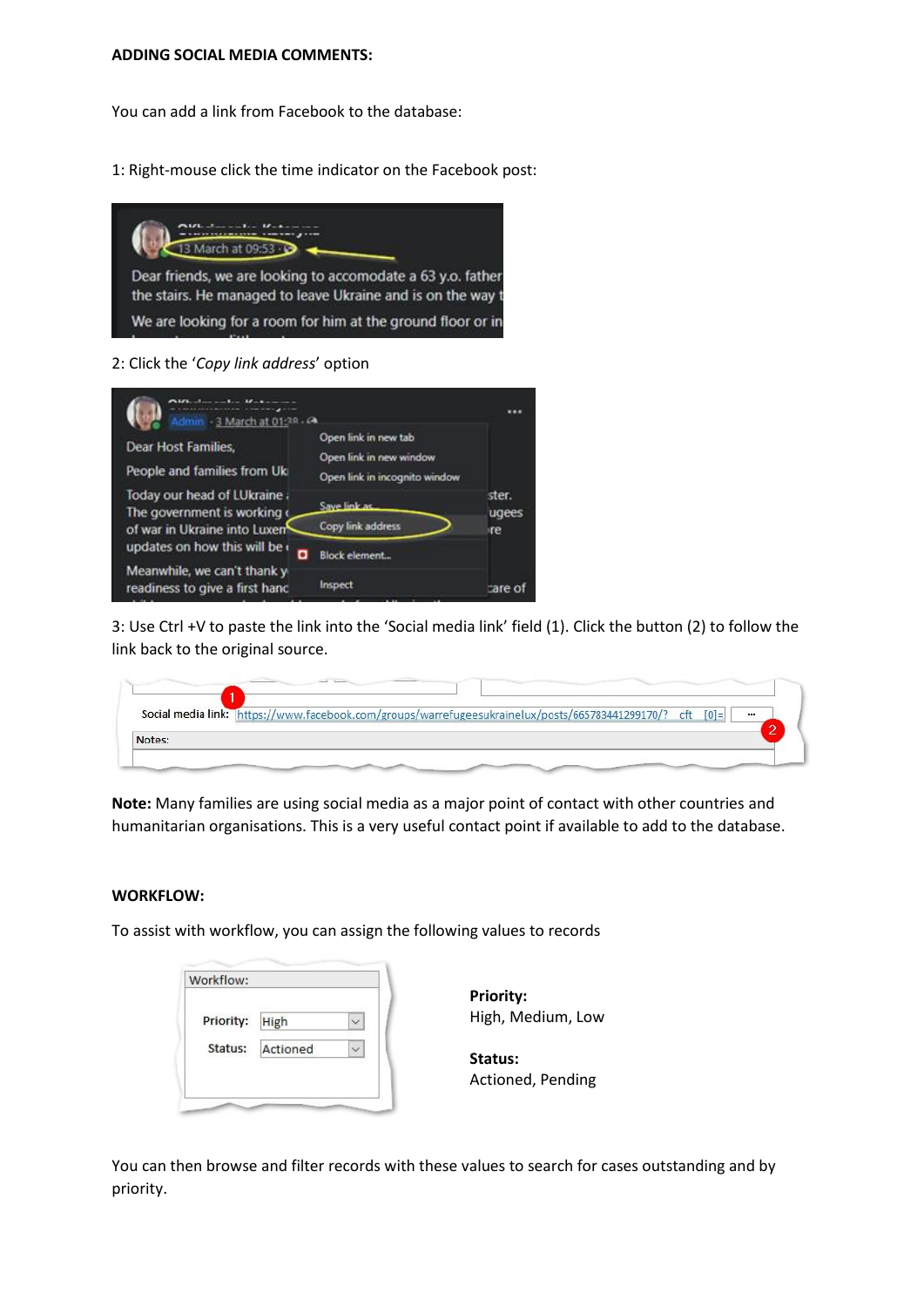# **EXPORT DETAILS:**

(NB: Fields in red are aligned between Host and Family to facilitate matching)

| <b>SECTION:</b>     | <b>COMPARE:</b> | <b>HOST REPORT:</b>                                   | <b>FAMILY REPORT:</b>                             |
|---------------------|-----------------|-------------------------------------------------------|---------------------------------------------------|
| 1:1D                | N               | HostID                                                | FamilyID                                          |
| 2: LANGUAGE         | Ÿ               | 01ALanguageFluencyHigh                                | 01ALanguageFluencyHigh                            |
| 3                   | Y               | 01BLanguageFluencyMedium                              | 01BLanguageFluencyMedium                          |
| 4                   | Y               | 01CLanguageFluencyLow                                 | 01CLanguageFluencyLow                             |
| <b>5 PETS 01:</b>   | Υ               | 02AHostHasPetAmphibians                               | 02AFamilyAcceptsPetAmphibians                     |
| 6                   | Υ               | 02BHostHasPetBirds                                    | 02BFamilyAcceptsPetBirds                          |
| 7                   | Υ               | 02CHostHasPetCats                                     | 02FamilyAcceptsPetCats                            |
| 8                   | Y               | 02DHostHasPetDogs                                     | 02DFamilyAcceptsPetDogs                           |
| 09                  | Υ               | 02EHostHasPetFish                                     | 02EFamilyAcceptsPetFish                           |
| 10                  | Y               | 02FHostHasPetHorses                                   | 02FFamilyAcceptsHorses                            |
| 11                  | Υ               | 02GHostHasPetInsects                                  | 02GFamilyAcceptsPetInsects                        |
| 12                  | Υ               | 02HHostHasPetOther                                    | 02HFamilyAcceptsPetOther                          |
| 13                  | Υ               | 02IHostHasPetRabbits                                  | 02IFamilyAcceptsPetRabbits                        |
| 14                  | Υ               | 02JHostHasPetReptiles                                 | 02JFamilyAcceptsPetReptiles                       |
| 15                  | Ÿ               | 02KHostHasPetRodents                                  | 02KFamilyAcceptsPetRodents                        |
| 16                  | Υ               | 02LHostHasPetSpiders                                  | 02LFamilyAcceptsPetSpiders                        |
| <b>17 PETS 02:</b>  | Y               | 03AHostAcceptsPetAmphibians                           | 03AFamilyHasPetAmphibians                         |
| 18                  | Υ               | 03BHostAcceptsPetBirds                                | 03BFamilyHasPetBirds                              |
| 19                  | Υ               | 03CHostAcceptsPetCats                                 | 03CFamilyHasPetCats                               |
| 20                  | Υ               | 03DHostAcceptsPetDogs                                 | 03DFamilyHasPetDogs                               |
| 21                  | Υ               | 03EHostAcceptsPetFish                                 | 03EFamilyHasPetFish                               |
| 22                  | Y               | 03FHostAcceptsPetHostAcceptsHorses                    | 03FFamilyHasPetHostAcceptsHorses                  |
| 23                  | Y<br>Y          | 03GHostAcceptsPetInsects                              | 03GFamilyHasPetInsects                            |
| 24<br>25            |                 | 03HHostAcceptsPetOther                                | 03HFamilyHasPetOther                              |
| 26                  | Υ<br>Υ          | 03IHostAcceptsPetRabbits<br>03JHostAcceptsPetReptiles | 03IFamilyHasPetRabbits<br>03JFamilyHasPetReptiles |
| 27                  | Ÿ               | 03KHostAcceptsPetRodents                              | 03KFamilyHasPetRodents                            |
| 28                  | Υ               | 03LHostAcceptsPetSpiders                              | 03LFamilyHasPetSpiders                            |
| 29 PEOPLE:          | Y               | 04AHostAcceptsAdult                                   | 04AFamilyHasAdult                                 |
| 30                  | Y               | 04BHostAcceptsBaby                                    | 04BFamilyHasBaby                                  |
| 31                  | Υ               | 04CHostAcceptsChild                                   | 04CFamilyHasChild                                 |
| 32                  | Υ               | 04DHostAcceptsFather                                  | 04DFamilyHasFather                                |
| 33                  | Ÿ               | 04EHostAcceptsFriend                                  | 04EFamilyHasFriend                                |
| 34                  | Ÿ               | 04FHostAcceptsLegalGuardian                           | 04FFamilyHasLegalGuardian                         |
| 35                  | Υ               | 04GHostAcceptsMother                                  | 04GFamilyHasMother                                |
| 36                  | Υ               | 04HHostAcceptsRelative                                | 04HFamilyHasRelative                              |
| 37                  | Y               | 04IHostAcceptsSeniorCitizen                           | 04IFamilyHasSeniorCitizen                         |
| 38                  | Υ               | 04JHostAcceptsTeenager                                | 04JFamilyHasTeenager                              |
| 39: WELL-BEING      | Υ               | 05A1HostAcceptsDisability                             | 05A1FamilyDisability                              |
| 40                  | Y               | 05B1HostAcceptsMedical                                | 05B1FamilyMedical                                 |
| 41                  | Y               | 05C1HostMobilityFriendly                              | 05C1FamilyMobility                                |
| 42                  | N               | 05A2Blank01 (SYSTEM REALTED)                          | 05A2FamilyDisabilityDescription                   |
| 43                  | N               | 05B2Blank02 (SYSTEM REALTED)                          | 05B2FamilyMedicalDescription                      |
| 44                  | N               | 05C2Blank03 (SYSTEM REALTED)                          | 05C2FamilyMobilityDescription                     |
| <b>45: WORKFLOW</b> | N               | 06Priority                                            | 06Priority                                        |
| 46                  | N               | 07Status                                              | 07Status                                          |
| 47                  | N               | 08Notes                                               | 08Notes                                           |
| 48                  | N               | 09SocialMediaSource                                   | 09SocialMediaSource                               |
| 49: OTHER           | N               | BedsAvailable                                         | BLANK01 (SYSTEM REALTED)                          |
| 50                  | N               | BedroomsAvailable                                     | BLANK02 (SYSTEM REALTED)                          |
| 51                  | N               | ContactDetails1                                       | Contact1                                          |
| 52                  | N               | ContactDetails2                                       | Contact2                                          |
| 53                  | N               | ContactDetails3                                       | Contact3                                          |
| 54<br>55            | N<br>N          | FamilyName<br>FirstName                               | FamilyName<br>FirstName                           |
|                     |                 | HostStart                                             |                                                   |
| 56<br>57            | N<br>N          | HostEnd                                               | HelpRequired<br>HostsWith                         |
| 58                  | N               | Location                                              | Destination                                       |
| 59                  | N               | OwnBathroom                                           | Location                                          |
| 60                  | N               | SharedHouse                                           |                                                   |
| 61                  | N               | Tenancy                                               |                                                   |
| 62                  | N               | 20AFamilyHasAdult                                     |                                                   |
| 63                  | N               | 20BHostFamilyHasBaby                                  |                                                   |
| 64                  | N               | 20CHostFamilyHasChild                                 |                                                   |
| 65                  | N               | 20DHostFamilyHasFather                                |                                                   |
| 66                  | N               | 20EHostFamilyHasFriend                                |                                                   |
| 67                  | N               | 20FHostFamilyHasLegalGuardian                         |                                                   |
| 68                  | N               | 20GHostFamilyHasMother                                |                                                   |
| 69                  | N               | 20HHostFamilyHasRelative                              |                                                   |
| 70                  | N               | 20IHostFamilyHasSeniorCitizen                         |                                                   |
| 71                  | N               | 20JHostFamilyHasTeenager                              |                                                   |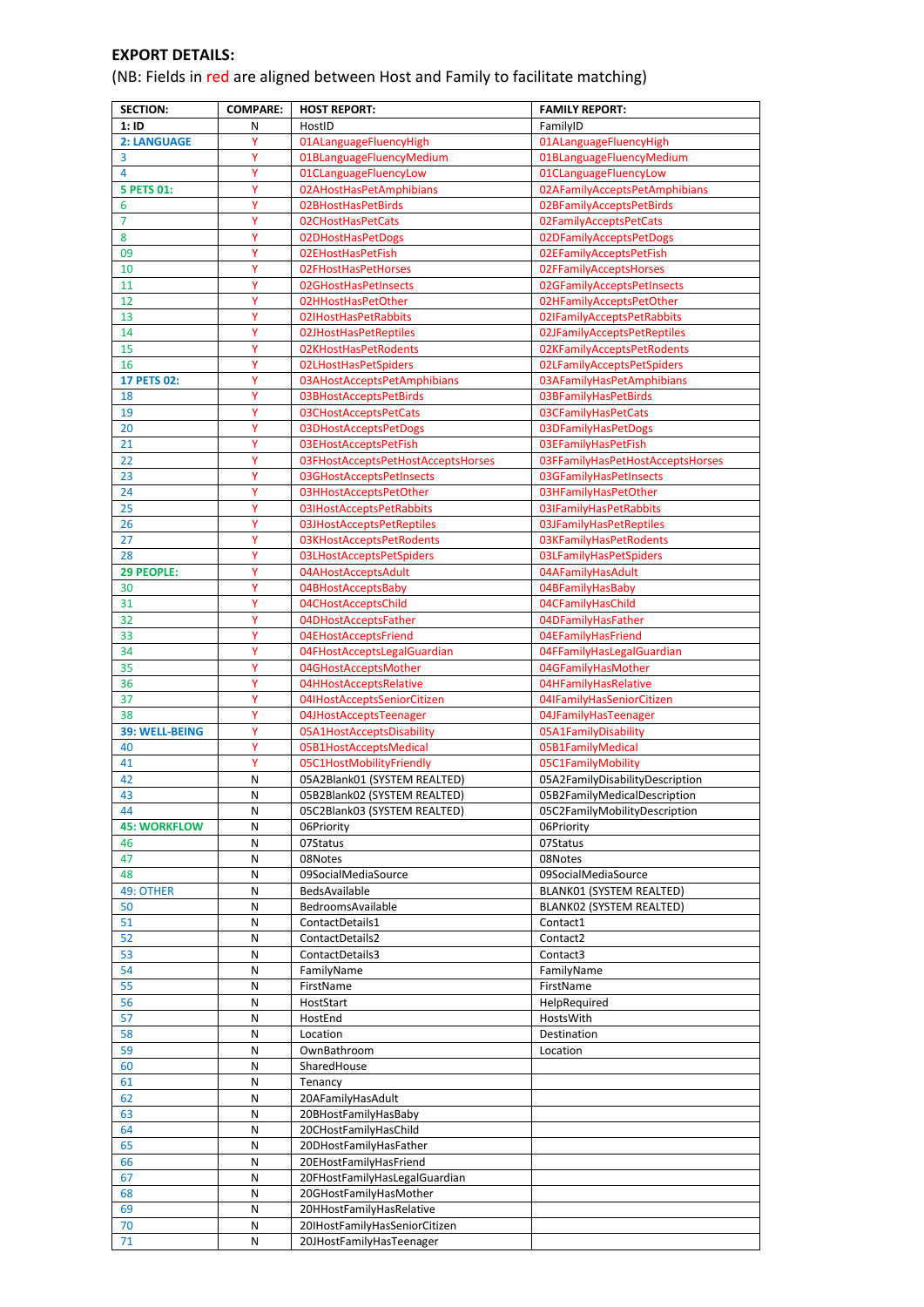# **USING THE DATA EXPORTS TO MATCH HOSTS AND FAMILIES:**

The data exports have been designed so columns detailing what the host can accept, align with what the family needs (see fields highlighted in red in Export Details table). Below is an example of field alignment between the two data exports:

| <b>Host field headers:</b>              |                  |                                      | 04AHostAcceptsAdult 04BHostAcceptsBaby 04CHostAcceptsChild 04DHostAcceptsFather |
|-----------------------------------------|------------------|--------------------------------------|---------------------------------------------------------------------------------|
| Family field headers: 04AFamilyHasAdult | 04BFamilyHasBaby | 04CFamilyHasChild 04DFamilyHasFather |                                                                                 |
|                                         |                  |                                      |                                                                                 |

# 1: Export data for Hosts and Families

|  |  | 04AHostAcceptsAdult  04BHostAcceptsBaby  04CHostAcceptsChild  04DHostAcceptsFather | 04AFamilyHasAdult  04BFamilyHasBaby  04CFamilyHasChild  04DFamilyHasFather |  |  |
|--|--|------------------------------------------------------------------------------------|----------------------------------------------------------------------------|--|--|
|  |  |                                                                                    |                                                                            |  |  |
|  |  |                                                                                    |                                                                            |  |  |
|  |  |                                                                                    |                                                                            |  |  |
|  |  |                                                                                    |                                                                            |  |  |

# 2: Combine both exports in Excel (Colour each dataset for easy reference)

| 3: Add filters from<br>the data menu> |  |
|---------------------------------------|--|
|                                       |  |
|                                       |  |
|                                       |  |
|                                       |  |
|                                       |  |
|                                       |  |
|                                       |  |

# 4: You can now filter records to match requirements between hosts and families